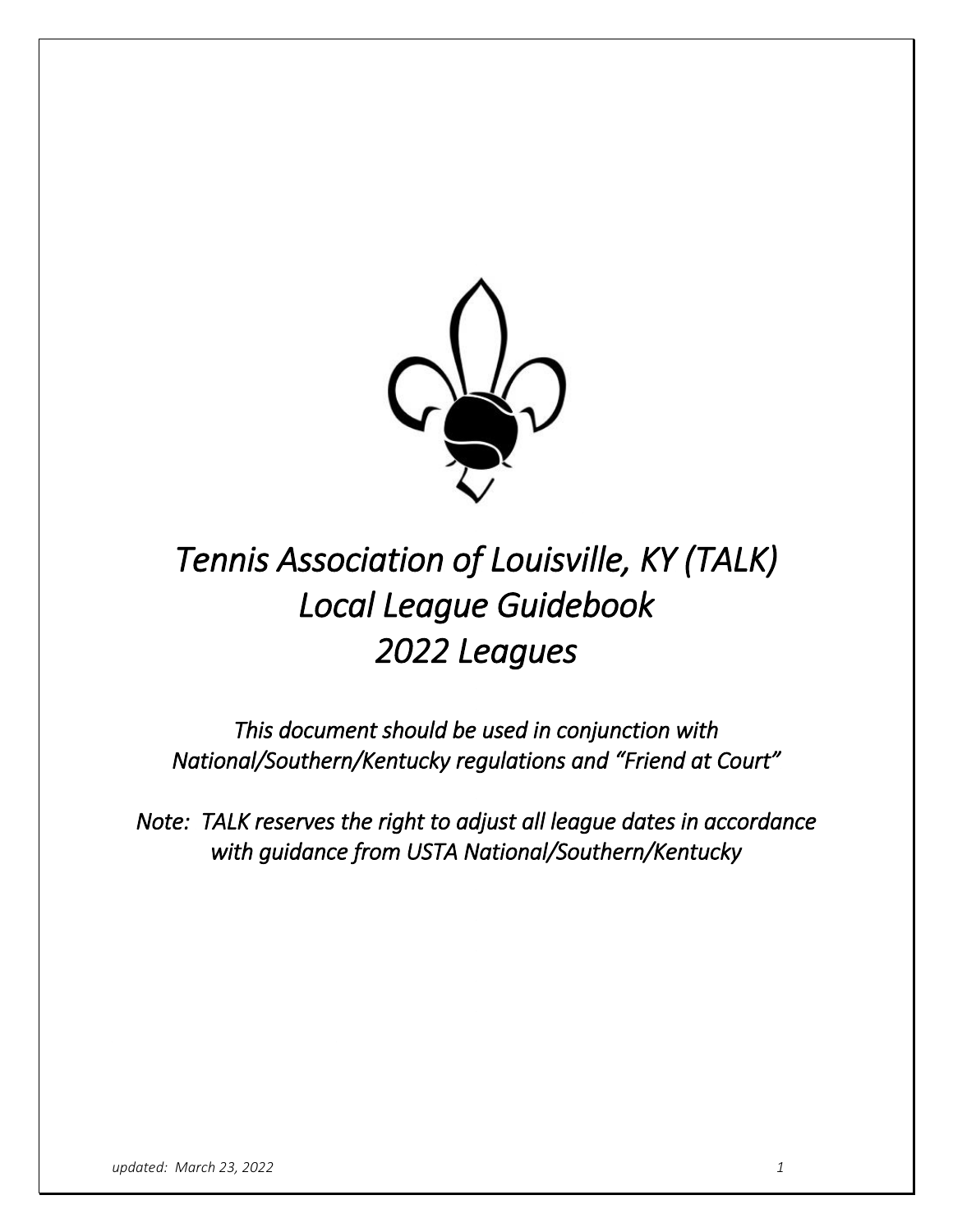# TALK Contact Information:

- Adult Leagues (18+, 40+, 55+): Stacey Rice [\(srice@talktennis.org\)](mailto:srice@talktennis.org)
- Mixed/Combo/Fall Leagues: Sara Ward [\(sara.ware@talktennis.org\)](mailto:sara.ware@talktennis.org)
- General Inquiries: [talktennisky@gmail.com](mailto:talktennisky@gmail.com)

#### TALK Administered Leagues (Adult, Mixed, Combo, Singles Team, Fall)

- All matches shall be played in the Metro Louisville area as scheduled by the LLCs.
- Rosters Sizes:
	- o The roster limit for all indoor leagues (Adult League/Fall League) shall be a maximum of 21 players.
	- o The roster limit for Mixed Doubles/Combo Doubles shall be a maximum of 24 players.
	- o The roster limit for the Singles Team League shall be a maximum of 8 players.

#### Local League Season

- Local League Registration Fee for ALL leagues is \$22. *Note: A non-refundable \$3 TennisLink fee is added to all registration fees.*
- Courts Fees as established by the clubs are \$19.50 for Adult League matches, \$9 for outdoor matches (matches scheduled outdoors and moved inside are \$13). *Note: all fees in Kentucky include applicable sales tax*
- All league dates are dependent on the number of teams; some levels may begin later or end sooner.

| <b>Session</b> | League Levels                  | Registration | <b>Initial Roster</b> | 2022            |
|----------------|--------------------------------|--------------|-----------------------|-----------------|
|                |                                | Opens        | <b>Deadline</b>       | League Play     |
| Adult 1        | Adult 18+ (2.5, 3.0, 4.0, 5.0) | 12/01/2021   | 12/11/2021            | $01/07 - 03/13$ |
|                | Adult 40+ (3.5, 4.5)           |              |                       |                 |
| Adult 2        | Adult 18+ (2.5, 3.5, 4.5)      | 01/16/2022   | 01/27/2022            | $03/11 - 05/29$ |
|                | Adult 40+ (3.0, 4.0)           |              |                       |                 |
| 55s            | All levels                     | 12/01/2021   | 12/16/2021            | $01/21 - 05/22$ |
| Mixed          | All levels                     | 03/25/22     | 04/10/22              | $06/03 - 08/07$ |
| Combo          | All levels                     | 05/27/22     | 06/10/22              | $07/22 - 10/09$ |
| Singles        | All levels                     | 05/29/22     | 06/16/22              | $07/08 - 08/28$ |
| Fall           | All levels                     | <b>TBD</b>   | <b>TBD</b>            | TBD             |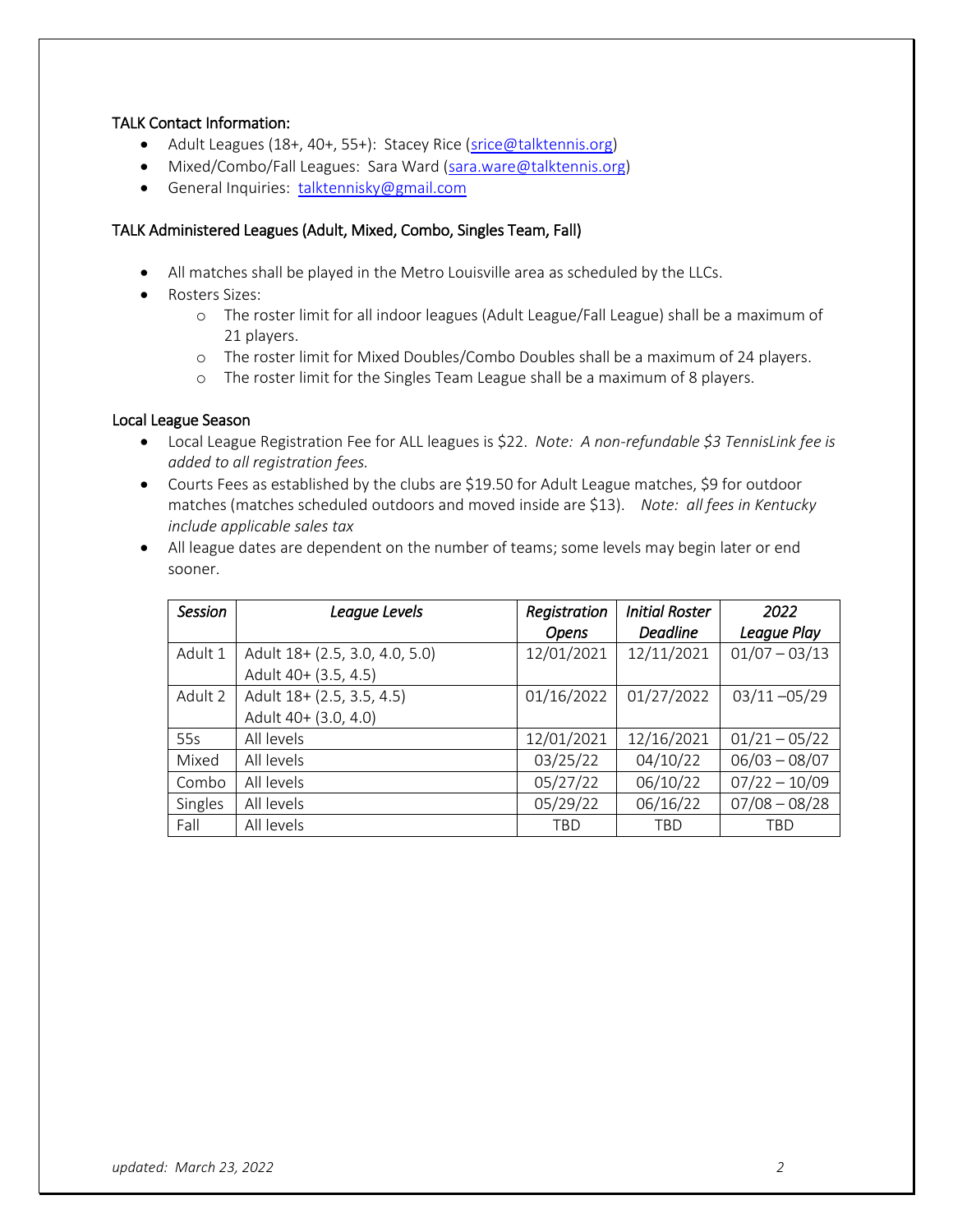# Competition Format

TALK administered leagues use the round robin format for competition.

| number of teams | number of round robins     |
|-----------------|----------------------------|
| $7 - 10$        | single round robin         |
| $5 - 6$         | double round robin         |
| $3 - 4$         | triple round robin         |
|                 | minimum triple round robin |

*Note: TALK reserves the option to conduct additional round robins for small flights if the calendar permits and courts are available.*

- *NEW for 2022 League Play: Partial Round Robin. Each NTRP level within a local league may play a partial round robin competition wherein every team plays the same number of matches against randomly selected opponents. A minimum of the top two teams shall progress to a single elimination playoff to establish a local league champion for that NTRP level.*
- Flights: Divisions with 11 or more teams will be given the option to remain unflighted or to be flighted. Captains will be asked to vote within 2 days of registration closing. The majority of votes will determine that division's format. In levels where there are two flights, the top two (2) finishing teams in each flight will advance to the District Championships. If additional teams are needed, the team(s) with the highest percentage of wins will advance. *Note: Please see chart on the last page of this document for total number of teams advancing.*
- Uneven Flight Advancement: When determining the qualifying teams that will advance to the District Championships and the flights are uneven; the top two (2) teams from each flight will automatically advance. The two  $3^{rd}$  place teams will play a 3-court match (1 singles / 2 doubles) to determine the 5<sup>th</sup> place team to represent Louisville. This deciding match will be played at a time and facility determined by the LLC.
- Match Decider in 4-Court Leagues (40+ Adults): In the new format of 4-court leagues (1 singles/3 doubles), in the rare instance of a match that is tied statistically in TennisLink, the deciding factor will be Court #1 Doubles:
	- o Sets. Loser of the fewest number of sets.
	- o Games. Loser of the fewest number of games.
	- o Game Winning Percentage: Total games won divided by total games played
	- o Winner of court #1 Doubles
- 4-Court League Advancement: When determining teams that will advance to the District Championships and the teams are statistically tied in TennisLink a "last resort" tiebreaker will determine the team advancing. This would be implemented only if the criteria as defined by the National regulations does not determine the winner. A 3-court match (1 singles / 2 doubles) match will be played. The teams competing for the final spot to represent Louisville will play this match at a time and facility determined by the LLC.

#### Pre-Match

- The "Home" captain shall designate placement of courts. In each match, the Home team shall provide a new can of USTA approved balls for each court.
- If the captain will not be there at the start time, he/she should send the lineup with a designated captain. If all players are present and ready to take the court, please exchange line-ups simultaneously 5 minutes before the scheduled match time. Cell phones are the official time for the start of the match. However, since not all cell phone times may be the same, the benefit of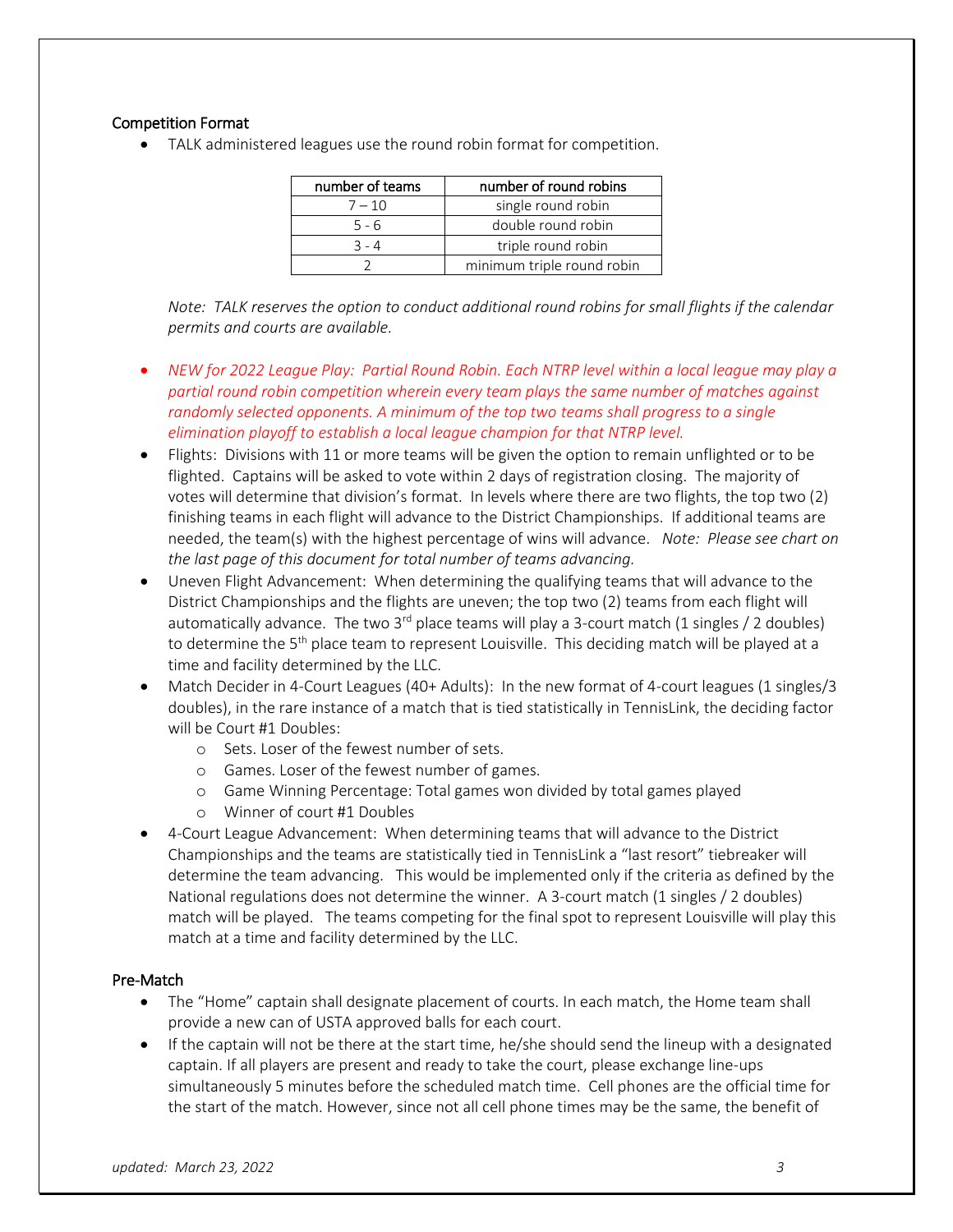the time goes to the earliest time on a cell phone. Courtesy requires a prompt start time. League rules support a default of the individual court if players are not on court within the 15-minute time limit.

 *Do not go out to warm up for your match prior to your scheduled time unless all courts are available.* If a court from the prior match is in a third set tiebreak, please be courteous to players on the court by allowing them to finish their match

# Match Play

- All matches will be the best 2 out of 3 sets, with the set tiebreak (the first to 7 winning by 2) to be used at 6 all in each set. In lieu of the third set, a match tiebreak (super tiebreak) shall be played (the first to 10 winning by 2). All tiebreaks will be played using the Coman Format.
- The warm-up must be accomplished in a *maximum of 10 minutes*, including serves. Do not practice return of serve during warm up.
- All matches must be played to completion without interruption during the scheduled 2-hour match time. Unfinished matches must be played if a court is available at the host club within a half-hour of the interrupted match, or, within a reasonable time as long as both teams agree on the delay. Additional court fees may be charged, but that is at the discretion of the host club. If a court is not available within a reasonable time frame, rescheduling should be arranged immediately by the players. If it is necessary to reschedule to complete the match, the captains must notify the LLC. The rescheduled match must be played within one week at the host facility, if possible.
	- o If you are nearing the 2 hour mark (within 5 minutes)
		- Still in the 2nd set? Please don't start another game. Your captains should have already looked into court availability to move you.
		- If your match has split sets, get your 3rd set tiebreaker started.
		- If your 3rd set tiebreaker is underway, you are permitted to complete it without moving courts. If the next match comes on the court, politely ask them to leave the court until you are done (their teammates are permitted to be on adjacent courts).
	- o Change-over: maximum time of 90 seconds shall elapse from the moment the ball goes out of play at the end of the game to the time the ball is struck for the first point of the next game
	- o Break between sets: maximum of 2 minutes.
	- o Medical/Injury: per "Friend of Court": "No extra time shall be given to a player to recover condition. However, a player suffering from a treatable medical condition may be allowed one medical timeout of three (3) minutes for the treatment of that medical condition."
	- o When your court is finished, please EXIT the court and watch from the lobby.
- Play shall be continuous from the first service until the match is completed in accordance with the following provisions:
	- $\circ$  If the first service is a fault, the second service must be struck by the server without delay.
	- o The receiver must play to the reasonable pace of the server and must be ready to receive when the server is ready to serve. The server cannot take longer than 20 seconds in between points.
	- o After the first game of each set and during the tie-break, play shall be continuous and the players shall change ends without a rest period.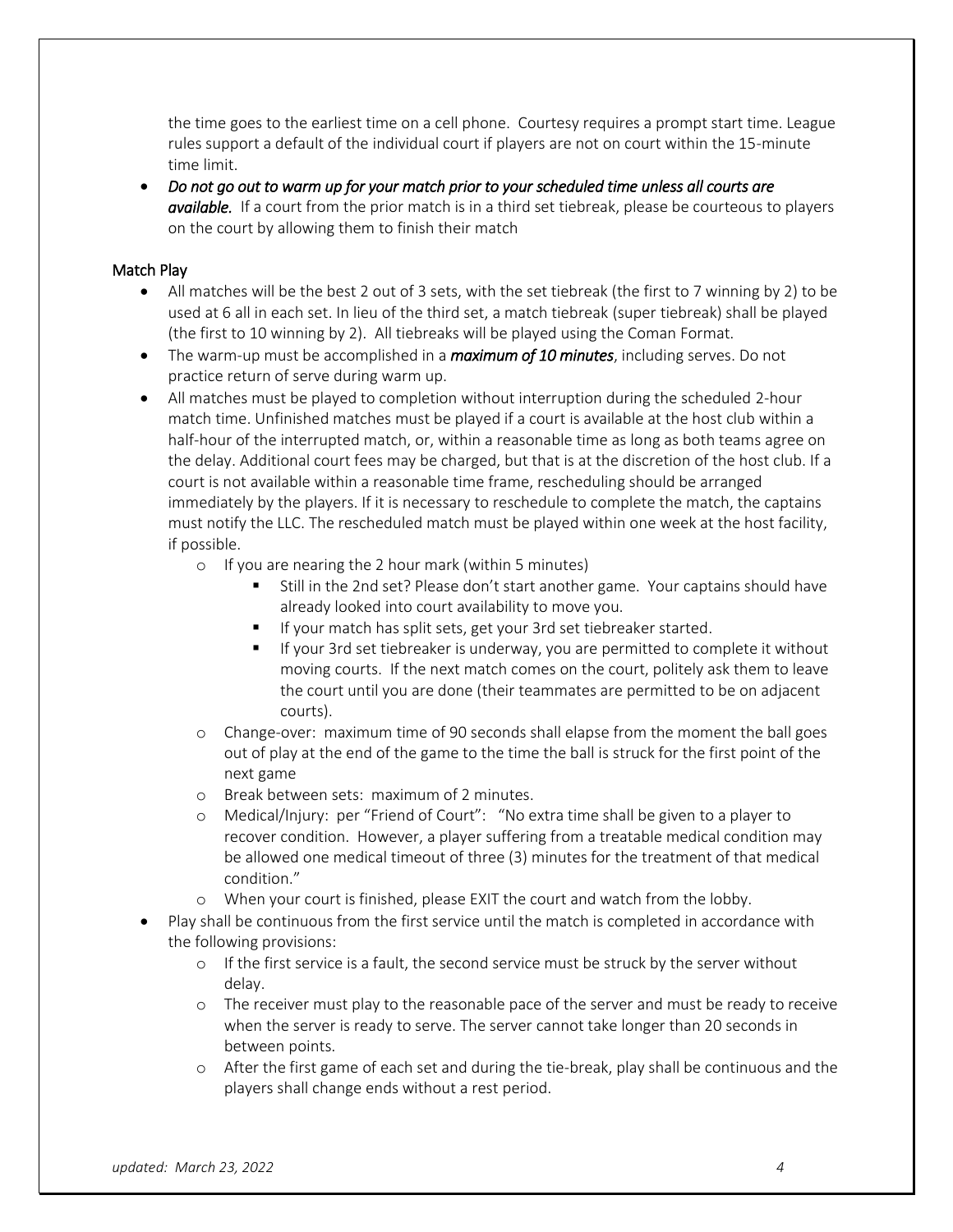- $\circ$  A bona fide bathroom break can be taken at any time during the match, though it is courteous to leave the court at the end of a game or on a "designated change-over".
- In order for a team match to be counted in the standings, teams must play the minimum courts as defined in the chart below:

| <b>Match Format</b>  | Required matches in sequential order                                                  | Minimum # of players per team<br>required for valid match |
|----------------------|---------------------------------------------------------------------------------------|-----------------------------------------------------------|
| 2 singles, 3 doubles | #1 and #2 singles, and #1 doubles (priority);<br>#2 doubles if enough players present | 4                                                         |
| 1 singles, 4 doubles | #1 singles #1 and #2 doubles (priority);<br>#3 doubles if enough players present      | 5                                                         |
| 2 singles, 2 doubles | #1 singles and #2 singles and #1 doubles (priority)                                   | 4                                                         |
| 1 singles, 3 doubles | #1 singles and #1 doubles and #2 doubles (priority)                                   | 5                                                         |
| 1 singles, 2 doubles | #1 singles and #1 doubles                                                             | 3                                                         |
| 3 doubles            | #1 and #2 doubles                                                                     | 4                                                         |

- Coaching is not permitted in USTA matches. Coaching is considered to be communication, advice or any instruction that is audible or visible to a player. Communication between spectators and players should be in a language understood by all players present, or it may be considered coaching.
- Players are responsible for adhering to the Code. Unsportsmanlike conduct will NOT be tolerated.
- At NO time are cell phones allowed to be used on the tennis court during a match. *ALL Cell Phones* must be set to silent. If a phone on your court rings once, request that the phone be turned off and replay the point. If the phone rings again, you may claim the point in the game based on a deliberate hindrance.
- If a team knows 24 hours in advance of their scheduled match that they intend to forfeit a court, the captain must contact the facility and the opposing captain to cancel the court. *Note: A facility may charge a fee unless notice is given 24 hours in advance. The forfeiting captain shall be responsible for full payment of that court unless the facility has been notified in advance of the cancellation.*

#### Weather

- Winter Weather: In the event of inclement winter weather (unsuitable driving conditions in regards to snow and ice), the LLC and the TALK Officers in consultation with Club Management will make a decision to play or cancel matches. This decision will be posted on the TALK social media accounts.
- If both team captains agree to move/reschedule a match due to weather, the facility MUST be notified and the cancellation confirmed or the teams will be liable for all match fees. *The LLC must be notified in writing of this decision.*
- Match moved indoors
	- o *Teams will be responsible for ALL court fees at the original facility if a match is moved inside without confirmation of the cancellation of the courts at the original site. Teams will also incur additional court costs when moving a match indoors.*
	- o Rain Suspension: Defined as play has begun (the first service attempt has been made)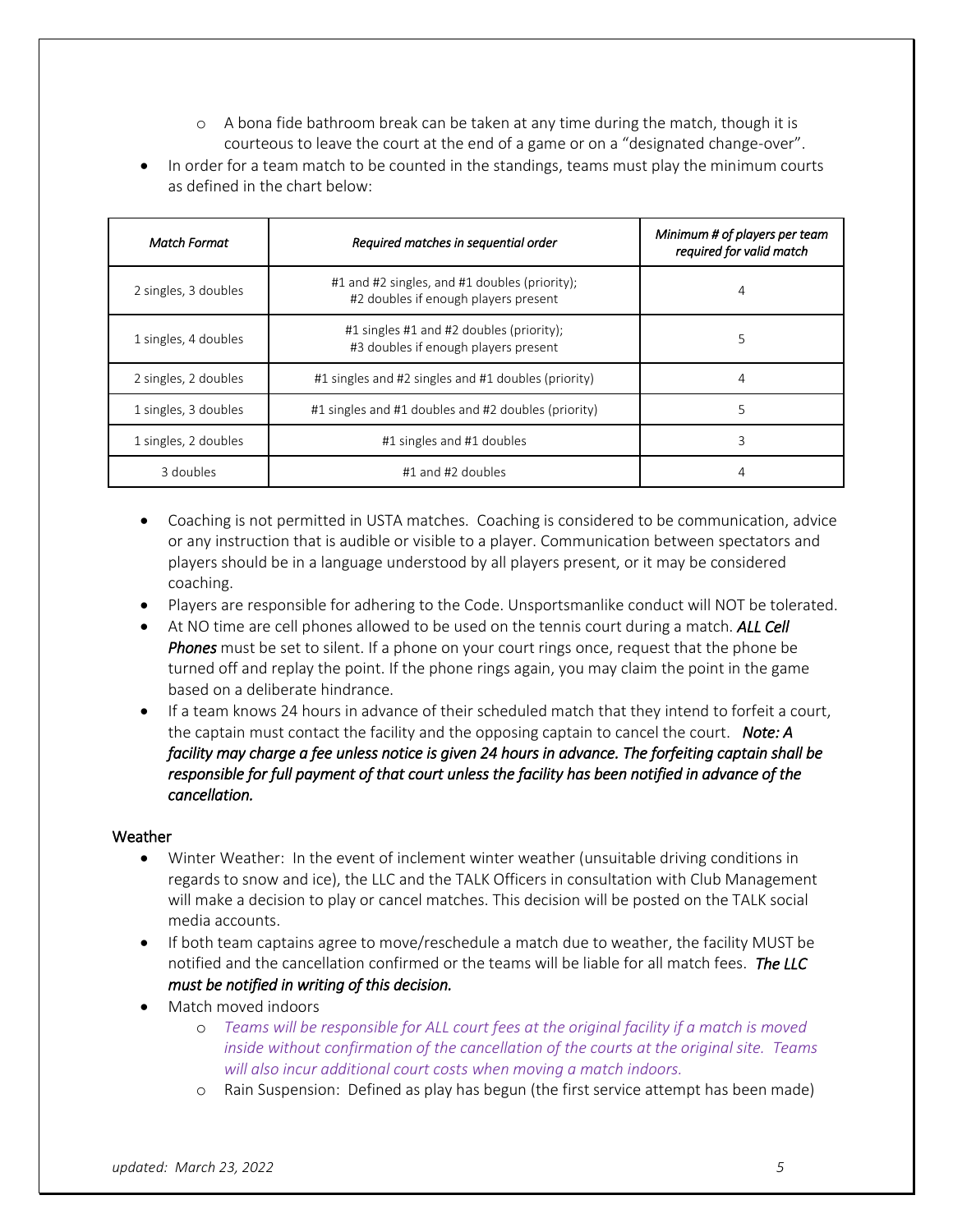and must be halted due to conditions. No alterations from the original line-up will be permitted if the match has started and was interrupted due to weather. *Note: refunds will not be issued by the original facility.*

- o Rain Reschedule: Forecast is for rain within 4 hours of match time.
- o Heat Reschedule: Heat index is projected to be 100 degrees or above.

#### Reschedules

- *The policy of all TALK administered League Play is that there will be NO RESCHEDULING of matches during the season.* However, there may be extenuating circumstances where a team needs to request a reschedule of a match or individual courts.
- It is each captain's responsibility to review the ENTIRE match schedule once it is published to identify problematic weekends such as holidays, district/sectional play, etc. and to be proactive in ascertaining player availability and requesting any needed reschedule several weeks in advance.
- EXCEPTION: If any team has 50% or more of their roster registered for a *sanctioned* USTA League State, Sectional or National Tournament, regardless of the league, they can request from their opponent consideration in rescheduling their league match. A team with this concern should notify their opponents and the LLC [\(srice@talktennis.org](mailto:srice@talktennis.org) or sara.ward@talktennis.org) at least 2 weeks prior to the scheduled match to reschedule the match.
- If a captain needs to request a reschedule of a match or partial match the following protocol should be followed:
	- o Captains should make reasonable efforts to accommodate a request to rescheduled courts.
	- o The LLC should be notified via email of the request to reschedule.
	- o Advise the opposing Captain specifically which courts are being requested to reschedule (singles and/or doubles) and the court placement (S1, D1, etc.).
	- o Within 24 hours, the opposing Captain shall acknowledge the request and if they are willing to look for alternative dates and times. This acknowledgement must be via email/text.
	- o If the Opponent is able to secure alternative options, they shall offer two (2) reasonable dates, times and locations for the reschedule within 5 days of the request. If the opponent is unable to find acceptable alternative options, they will advise the requesting captain as such. Every effort must made to play the rescheduled courts/matches at the facility where it was originally scheduled. *The requesting team will then play the courts as originally scheduled or will forfeit those courts.*
	- o The requesting captain has 48 hours to respond by either agreeing to one of the proposed times or acknowledging forfeiture of the courts.
	- o The requesting captain is responsible for cancelling any courts with the scheduled facility. *If cancellation is not made within 24 hours of the original match time, the requesting team is liable for the court costs.*
	- o ALL courts must be played within 2 weeks of the originally scheduled dates and by the last date of play for the session. The LLC may grant permission for a date outside of the two (2) weeks with Board approval except in the event that it would pass the last date of play for the league.
	- o Once an agreement is reached, the LLC shall be notified via email of the decision.
	- o All scores must be entered into Tennislink within four (4) hours of the completion of the match.
	- o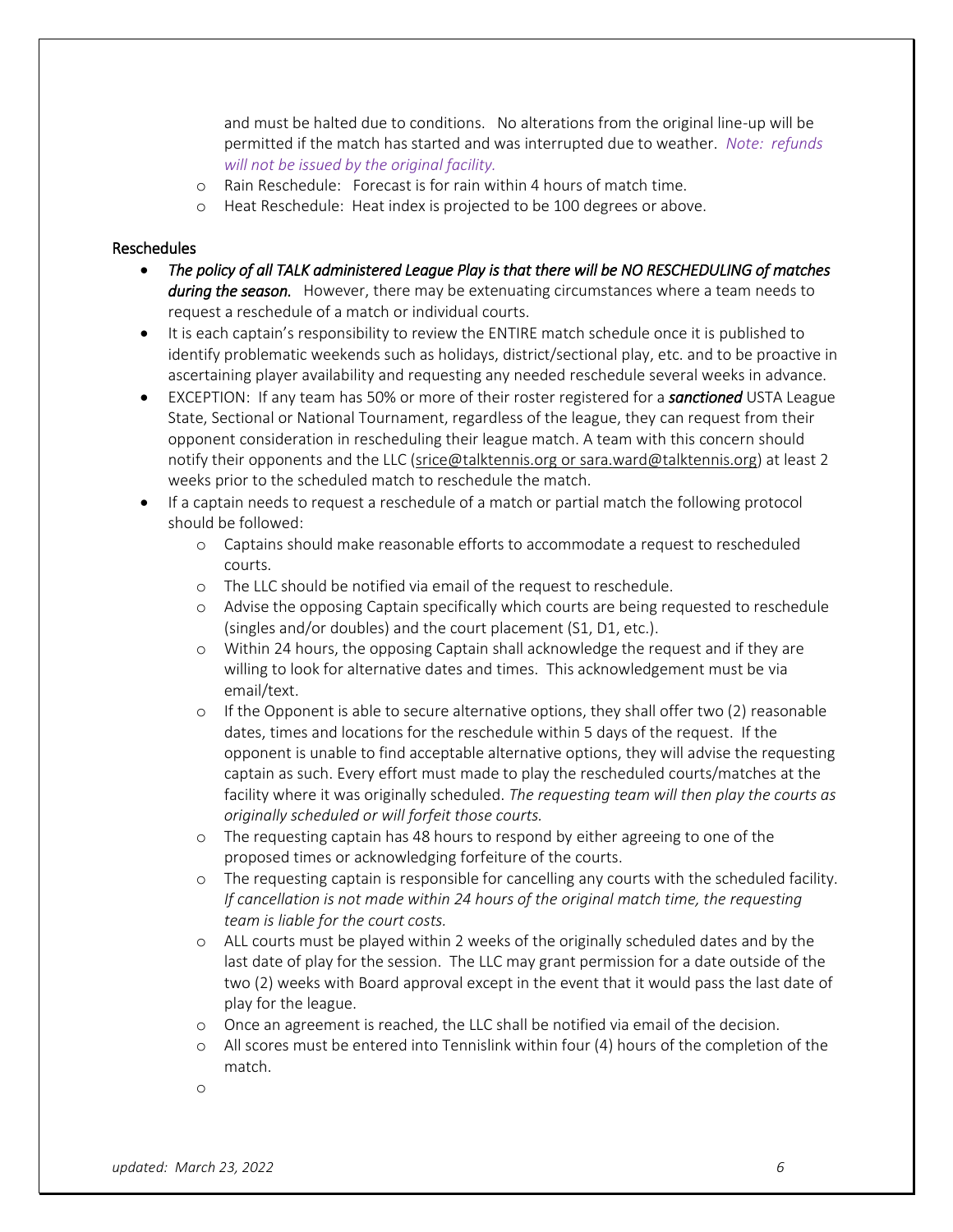# Forfeits

- Forfeits will be monitored weekly by TALK.
- If a team forfeits an entire team match, a grievance will be filed by the LLC against the team. The Grievance Committee will determine any penalty to the team and/or captain.
- The threshold for penalty for all TALK administered leagues will be 15% of total courts scheduled for a team per session.
	- o At the end of a league session, if any team has reached the 15% threshold for the first time in the calendar year, the captain(s) will be sent a warning letter from the TALK Board.
	- o If a team reaches the 15% a second time in the calendar year, the captain(s) will be suspended from captaining a team for a length of time to be determined by the LLC and the TALK Board Officers.
- Forfeit percentages will be calculated by dividing a team's forfeited courts by the total number of courts scheduled for that team.
- Any team forfeiting 2 (out of 5) courts will be contacted by the LLC offering assistance in avoiding future forfeits. A letter outlining these concerns will be sent and kept on file.

# **Grievances**

- *New for 2022:* As with grievances filed at the Southern or Kentucky level, TALK will require a \$50 filing fee for all General/Sportsmanship and/or Administrative Grievances and Grievance Appeals that are heard at the local level. The filing fee will only be returned to the grieving party if a penalty is imposed. Payment should be via check made payable to "TALK".
- The decision of the Grievance Committee shall conform to the USTA League Suspension Point System, which shall be established prior to each League Year by the USTA National League Committee.
- Any grievances must be filed by a team captain prior to the next team match during the local league season and within 24 hours after the last regular match or playoff match. The Grievance form can be found on the USTA website [\(http://www.ustaky.com/adult/league\\_forms/?intloc=headernavsub2\)](http://www.ustaky.com/adult/league_forms/?intloc=headernavsub2). Grievances shall be sent to the LLC who will then forward them on to the Grievance Committee. A copy of each complaint shall be sent to the party(ies) against whom the complaint has been made by the LLC.
- TALK has a Grievance Committee and the Board Officers comprise the Appeals Committee